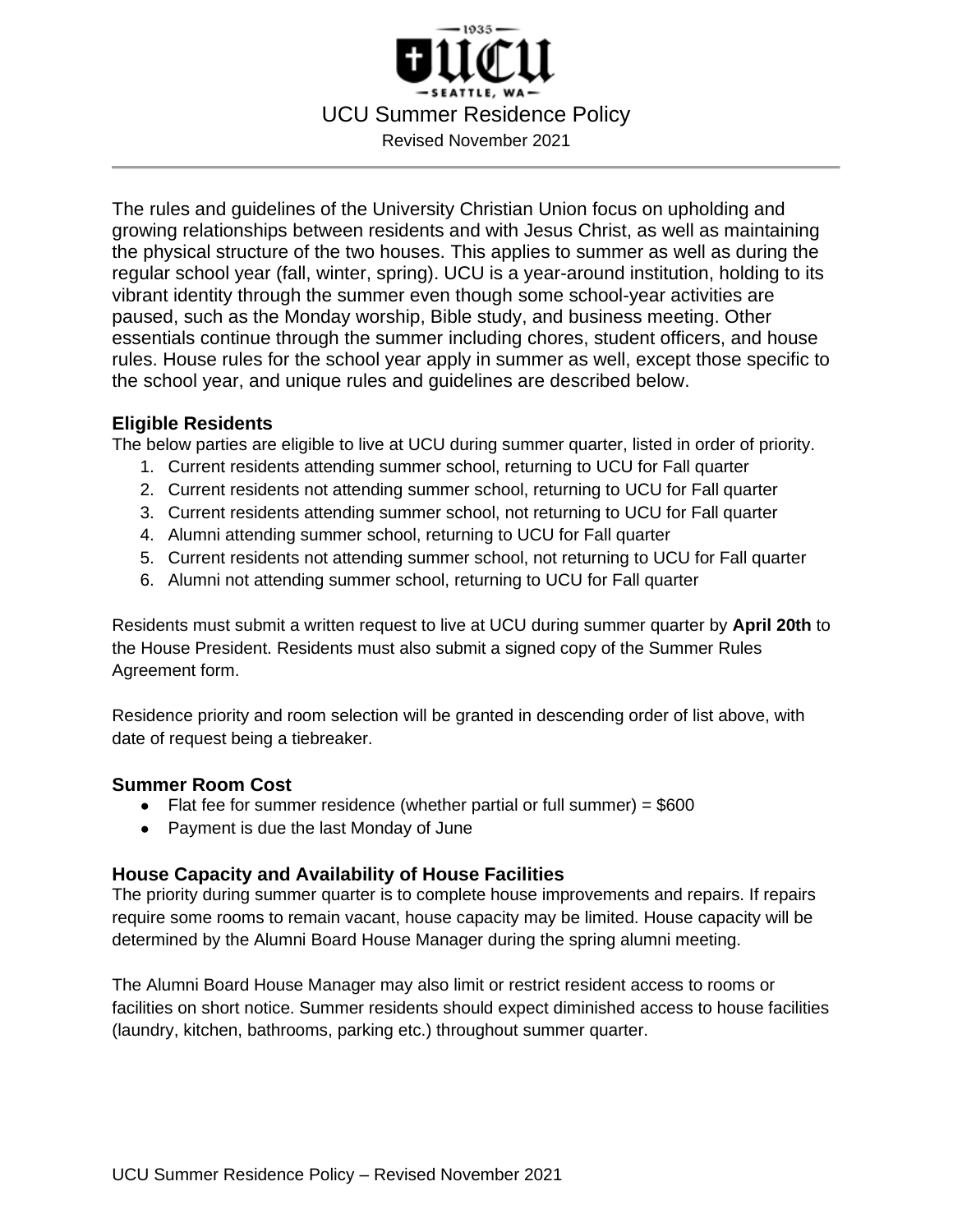## **Summer House Officers**

The Alumni Board President is responsible to appoint summer officers, taking into account the skills, availability, and interest level of the prospective summer residents. Summer officers are expected to reside at UCU for the entire summer. Preference should be given to existing house officers. Summer officers are appointed for the entire summer, from the end of spring quarter to the beginning of fall quarter. The Alumni Board President is responsible to make sure summer officers carry out their duties.

One Summer House Manager will be assigned for each house with greater than 7 residents, or one house manager will be assigned for both houses. The Summer House Manager will not receive a discount, but will be exempt from chores. The Summer House Manager has the following responsibilities:

- 1. Communicate house status to the Alumni Board President. **\*important\***
- 2. Organize and assign summer chores, and post chore assignments in both kitchens.
- 3. Levy fines to enforce chores. Fines should follow the same guidance as during the school year.
- 4. Make sure that the kitchen is fully free of litter and dirty dishes by midnight each night.
- 5. Serve as a backup for any chore not done.
- 6. Report any breakage to the Alumni Board House Manager.
- 7. Ensure house rules are followed.

In the event that there are ten or more summer residents across both houses, a Summer Treasurer is also appointed. The Summer Treasurer will not receive a discount, but will only have half chores. The Summer Treasurer, or the Summer House Manager if there is no Summer Treasurer, has the following responsibilities:

- 1. Prepare a list of summer residents and officers and deliver to the Alumni President, Alumni Treasurer, and the Alumni Accounts-Receivable officer by June 15.
- 2. Collect Summer R&B and deliver to the Alumni Accounts-Receivable officer.
- 3. Track fines imposed during summer quarter.
- 4. Collect the keycard of any resident who is moving out of UCU after the summer quarter.
- 5. Keep mailbox area in both houses orderly. Forward any bills to the Alumni Treasurer.
- 6. Ensure house rules are followed.

#### **Summer Chores**

Similar to the school year, residents are expected to maintain house cleanliness and perform regular chores. Residents who fail to complete assigned chores and responsibilities may be fined by the Summer House Manager. Residents should communicate schedule restrictions to the summer HM before chores are assigned. Residents may exchange chores to accommodate schedule changes. Common responsibilities include:

- 1. Wash all dishes, pots and pans dirtied. This is an individual responsibility. As a minimum this means putting dirtied items in the dishwasher after they are suitably prepped. Alternately, a complete hand-wash may be done.
- 2. Clean the oven/burner top after every use. In particular, make sure that the cast iron parts are wiped dry of all water or soap.
- 3. Participants in group meals must take the responsibility to clean up immediately afterwards.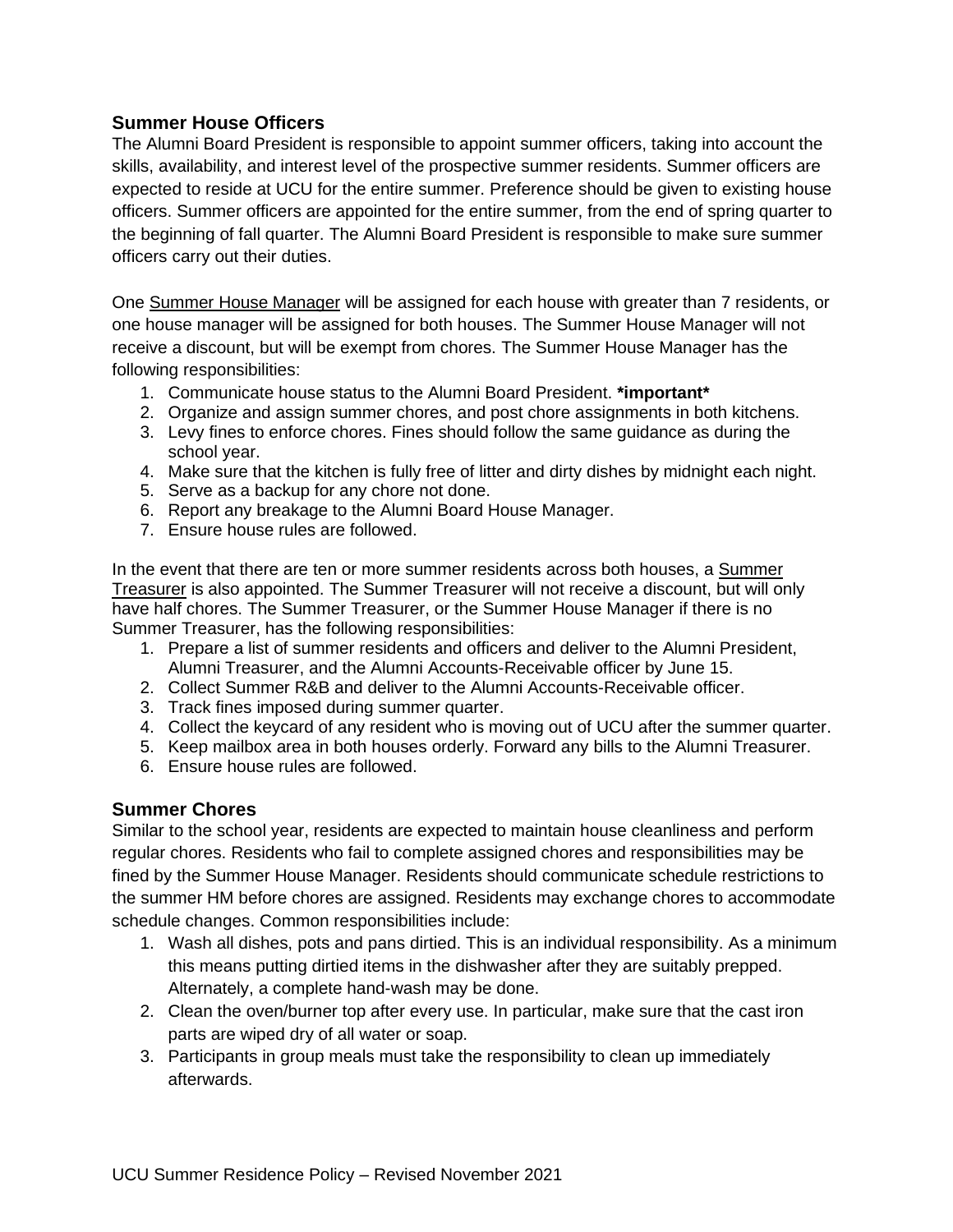- 4. Residents moving in a few days early before fall quarter are responsible to follow the same rules as a summer resident.
- 5. Keep common areas and bedrooms clean.

The Summer House Manager will also assign and oversee the following chores:

- 1. Bathrooms. Clean sink and toilets, empty litter baskets (weekly).
- 2. Garbage. Clean up yard and parking-lot litter (weekly). Empty all trash bins in kitchens as needed (weekly or any time they are full). Clean up all litter left in common areas of both houses (weekly).
- 3. Kitchen wash. Run the dishwasher, clean up all dishes that missed cleaning, clean both kitchens (daily).
- 4. Yardwork. Mow lawns or complete other assigned yardwork at the discretion of the Summer House Manager (every two weeks).
- 5. Floors. Mop kitchen/dining room floors in both WH and MH (bi-weekly).
- 6. Carpets. Vacuum hall carpets in both WH and MH (bi-weekly, alternating with mopping)

# **Summer Rules**

The ordinary house rules at UCU apply in the summer as well. However, because some circumstances are different during the summer; it is necessary to elucidate special rules and conditions that must be maintained during that time.

- 1. "House food" storage: The "house food" stored on kitchen storage shelves in the WH laundry room is off-limits during the summer just the same as it is during the school year. That food is under the control of the cook and is not to be drawn from for individual consumption.
- 2. Residents & Guests: Only approved summer residents who have paid R&B may live at UCU during the summer. All other visitors at UCU need to be approved by the summer HM and are to be treated as guests as per the UCU House Rules.
- 3. Parking in the UCU lot is not permitted during the summer. Students are requested to find street parking as an alternative.

## **Summer Move-Out**

- Room cleanliness: Summer HM should check the room before resident moves out to verify that it is clean. The Summer HM should clean the room if it is left uncleaned and assess a fine on the individual.
- Move-out date: Resident should move out of UCU no later than September 15, unless returning for Fall quarter.
- Key Cards: The Summer Treasurer should collect the keycard of any resident who is moving out of UCU and not returning in Fall quarter.
- Deposit Return: The Summer Treasurer will return the security deposit to any residents who move out after summer quarter, deducting any outstanding fines.